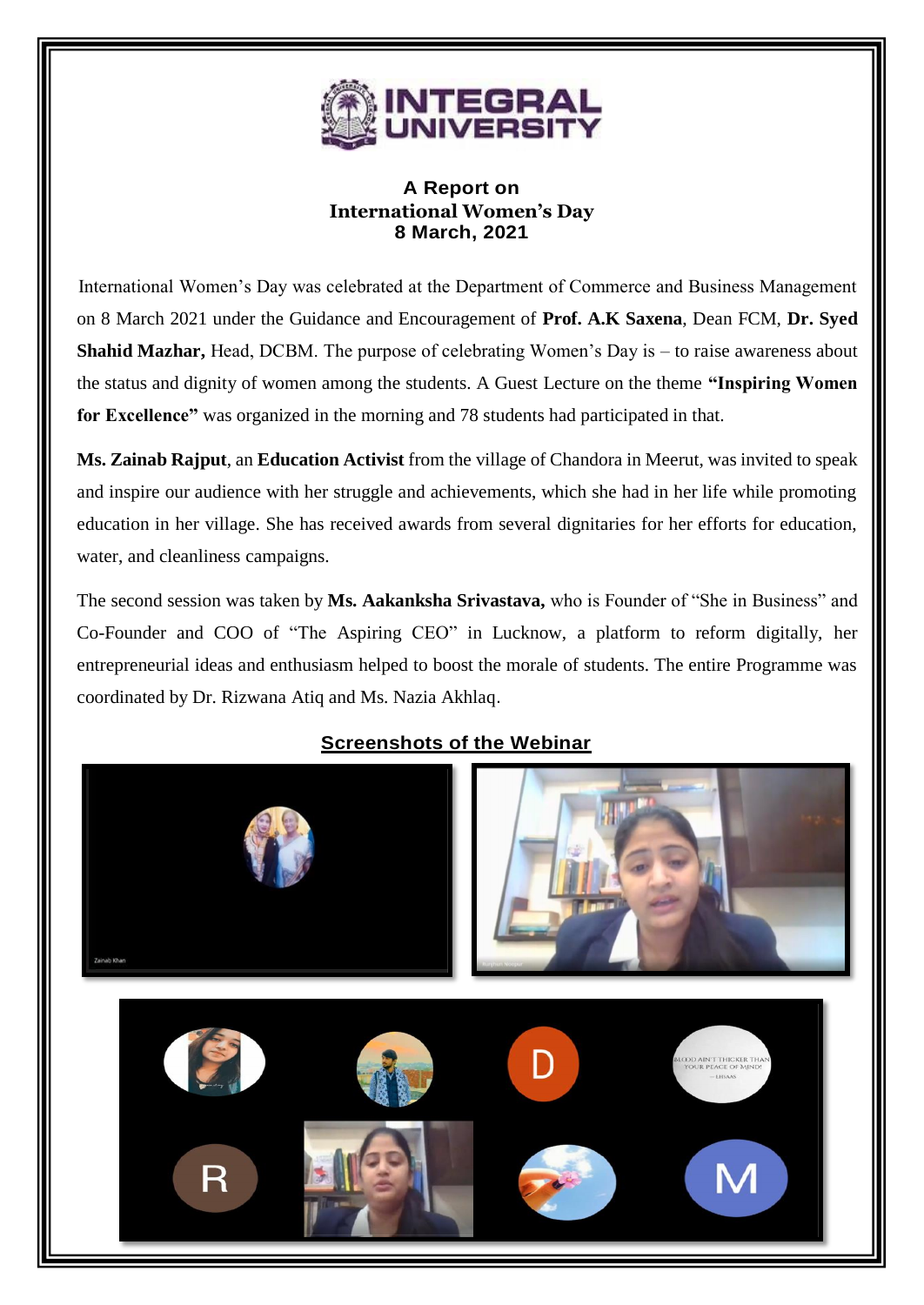## **Post Guest Lecture Celebration.**

Post-webinar, the **Dean** and **Head** of the Department invited all the females of Department of Commerce and Business Management for a face-to-face motivational talk. The female faculty members and helping staff members shared their views, struggle and achievements on The International Women's Day. Their efforts and hard work can't be quantified, but recognized and appreciated, as they even in difficult times of pandemic; stood strong, cooperated, and contributed to the best of their capabilities. The helping female staff shared their enthusiasm to celebrate all along and were delighted to celebrate the women's day.

**Dean** and **Head** felicitated and honored all the **cleaning staff** of Department.



**Flowers** and **sweets** were gifted and shared to appreciate the contribution of Female staff.